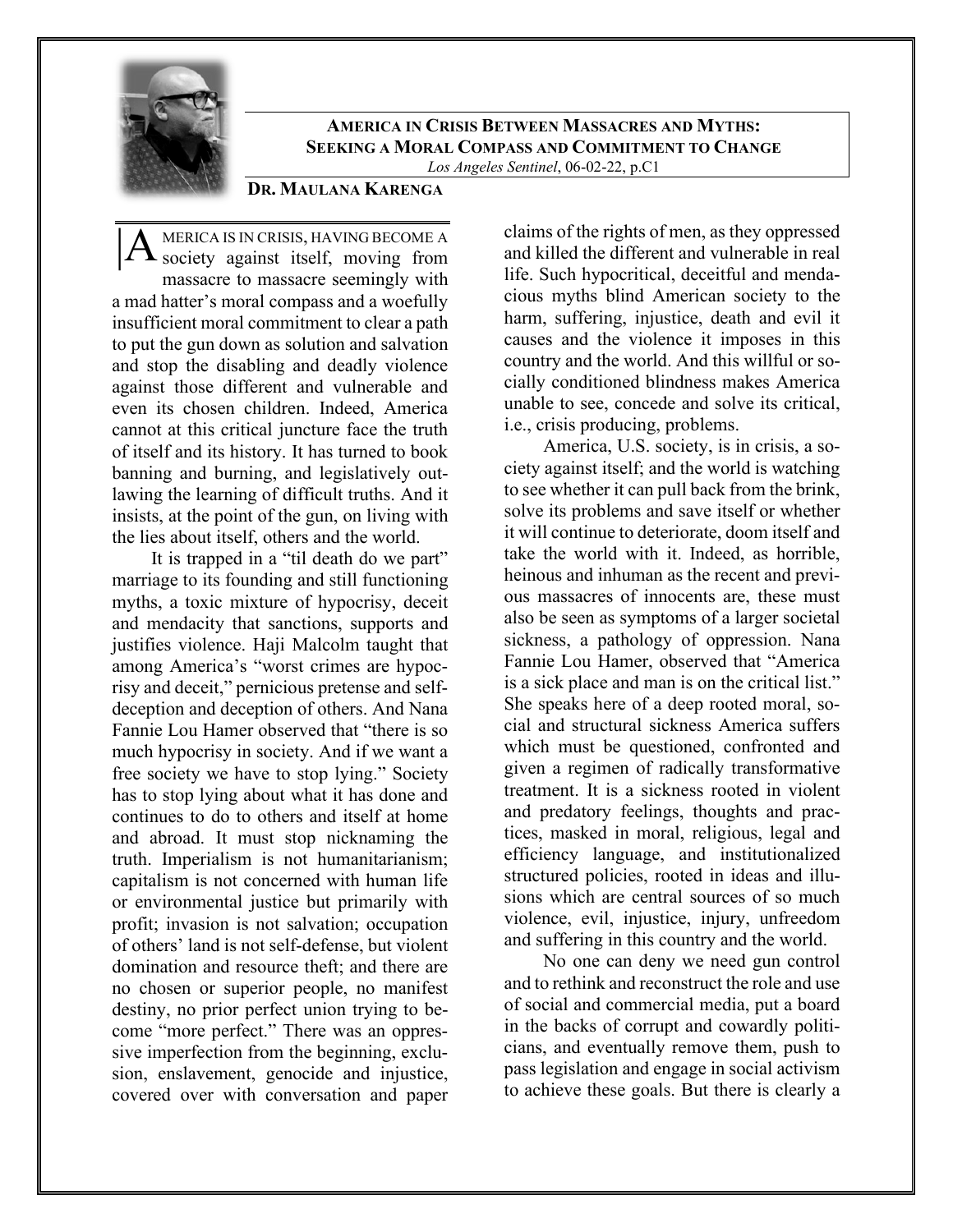### **AMERICA IN CRISIS BETWEEN MASSACRES AND MYTHS: SEEKING A MORAL COMPASS AND COMMITMENT TO CHANGE** *Los Angeles Sentinel*, 06-02-22, p.C1

## **DR. MAULANA KARENGA**

larger issue involved, i.e., the history and structural roots of American violence. We are focused now on the crisis of gun violence, mass shootings and massacres, but the larger problem is the pathology of oppression, racist, class, gender and other forms of oppression which carry within them seeds and sources of violence. We are rightly morally outraged and angered by the killing of children, elders and others by gun violence. But can we muster enough outrage and anger to protect them from it and other violence by not only pushing for the end of gun violence, but also violence imposed in other ways: sexual violence, social violence, educational violence, psychological violence and the slowgrind violence of poverty and its sustained suffering from inadequate food, water, clothes, housing, health, education and income, especially of children and peoples of color.

The country has an undeniable history of violence; it comes into being with predatory violence as a war of conquest and genocide, and continues with the Holocaust of enslavement, dispossession, coerced labor and the savagery of segregation, and culminates in an evolved structural violence of varied kinds, racial, sexual, economic, cultural and political. It is also expressed in predation against the earth, resulting in plundering, pollution and depletion. It is an aggressive and predatory misuse that has led to climate change, destruction of numerous species and their habitats, the new viruses and their variants, and increased flooding, fires, famine and suffering around the world.

The persistent and pervasive presence and practice of violence in U.S. society and abroad cannot be seriously doubted or denied. It is not only in mass and personal homicides and suicides, but in the movies and TV programs, in children narratives and tech killing games and military toys. It is expressed in a long history of sexual objectification and

abuse of children in religious and secular institutions, and the in-home and institutional abuse of elders, the ill, disabled, the poor and the treatment of prisoners as disposable populations. And it is the way governments treat the mentally ill and homeless, the preference for force and punishment rather than treatment, and the continuing attachment to the official spectacle killing called the death penalty with witnesses. And it is the way the U.S. imposes itself in the world.

Indeed, it is no observation of minor importance that Nana Dr. Martin Luther King described his country as the "greatest purveyor of violence in the world." And Imam Jamil Al-Amin noted that "violence is a part of America's culture. It is as American as cherry pie." In a word, it is embedded in the system and is the way the system understands and exerts itself, at home and abroad, and especially against the different and the vulnerable, particularly in racial and racist ways.

Here Nana Haji Malcolm's definition of racism as "war against the dark peoples of the world" is instructive. For what we have witnessed in Buffalo and Uvalde is the playing out on a large scale of the systemic cultivation of the racist and generally depraved disregard for human life, especially when it comes to people of color. That the shooter in Uvalde was a Latino doesn't alter the fact that American society is a source of his sickness, his unindicted co-conspirator, and his crime partner. Indeed, as we so often say: ideas don't drop from the sky, grow from the ground or float in from the sea. They come from the society that values, teaches, promotes and practices them.

Thus, we say, we are American by habit and African by choice. We have to choose to be other-directed rather than committed to degraded forms of individualism. We have to choose "power with" rather than "power over," and shared good rather than zero-sum concepts. We must practice mutual respect